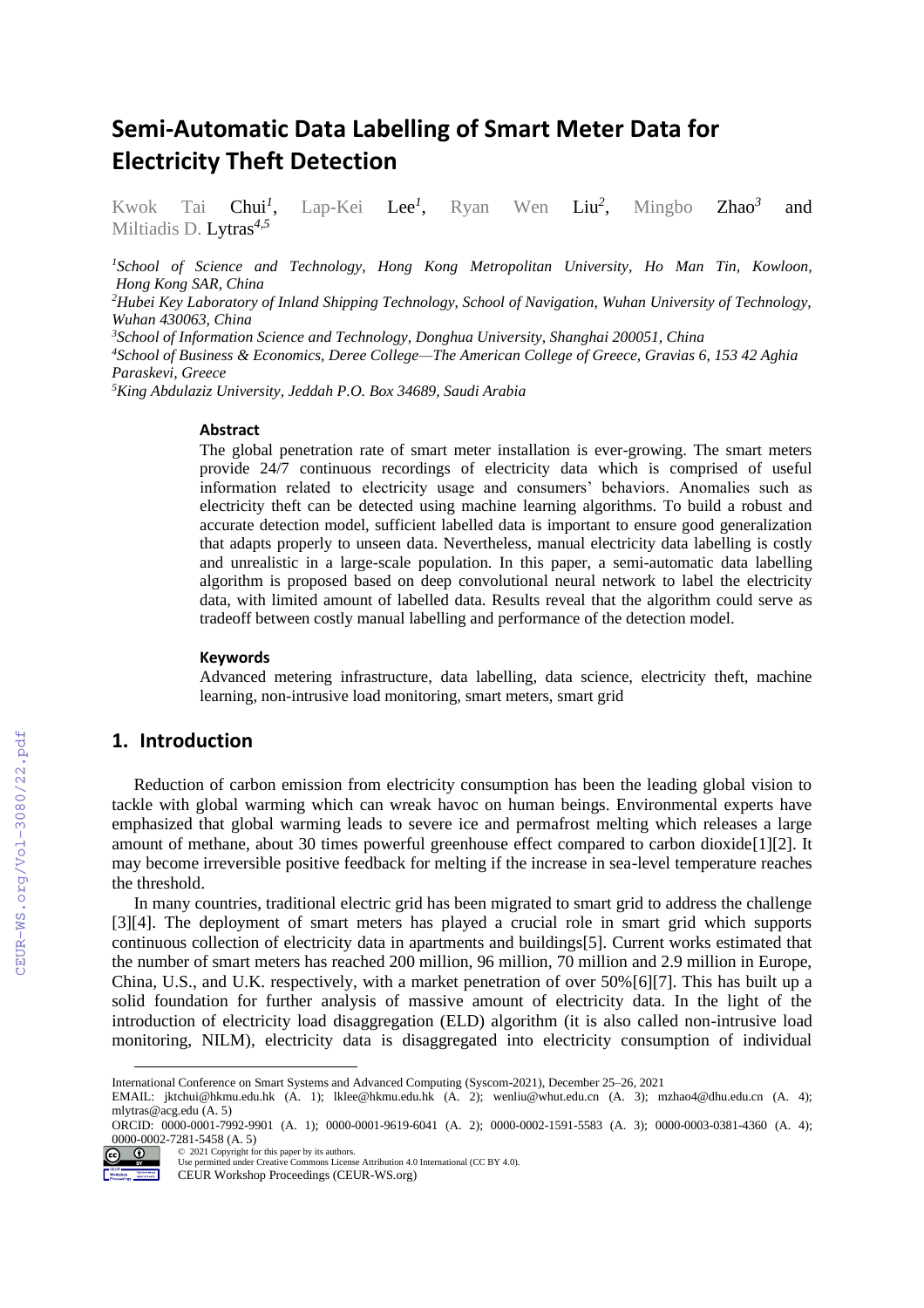electric appliance, that brings valuable insight and impact to the general public, electric company, and government [\[8\]](#page-3-0)[\[9\].](#page-3-1) Electricity data also provides insight to detect electricity theft, which is accounted for the lost of 25%, 16%, and 6% of electricity supply in India, Brazil, and China, respectively [\[10\].](#page-3-2) Besides, the consequences of electricity theft include the lack of safety of utilities and users, revenue loss, and increase in electricity deman[d \[11\].](#page-3-3)

Data labeling is preferable approach to provide the ground truth of electricity data. In traditional data collection process, data is costly to be labeled for supervised machine learning algorith[m\[12\]](#page-3-4)[\[13\].](#page-3-5) Possible labeling methods include manual labeling [\[14\]](#page-3-6) and adding a control system to record the on and off statues of appliance [\[15\].](#page-3-7) Nevertheless, these are costly and limited by large scale deployment of smart meters. Therefore, a computational approach via automatic data labeling algorithm is desired.

### **2. Literature review of automatic data labelling algorithms**

The discussion of automatic data labeling techniques is algorithmic-based approach instead of costly manual-based or control-based approaches [\[16\]](#page-3-8)[\[17\].](#page-3-9) In general, existing works adopted the concept of semi-supervised learning. To summarize, the following works [\[18\]](#page-3-10)[\[19\]](#page-3-11)[\[20\]](#page-3-12)[\[21\]](#page-3-13) shared the concept of single label assignment. Started with small amount of labeled electricity data and large amount of unlabeled electricity data, 1-Nearest Neighbor was adopted for the assignment of unlabeled data to the class of the nearest neighbor [\[18\].](#page-3-10) A two stages graph-based approach was proposed in [\[19\].](#page-3-11) Both labeled and unlabeled data are firstly transformed into graph representation with the adjacency graph setting of  $G=(V,E)$  where V and E are nodes and edges respectively. The closer the connection on the graph, the higher the chance of sharing the same label. In [\[20\],](#page-3-12) the presented research work considered the introduction of unlabeled data to the consistency learning loss function and formed composite loss with the labeled data. Another approach combined the decision tree and nearest-neighbor techniques for data labeling that the former was acted as eager learner and the latter was served as lazy learner [\[21\].](#page-3-13)

Existing works [\[18\]](#page-3-10)[\[19\]](#page-3-11)[\[20\]](#page-3-12)[\[21\]](#page-3-13) typically adopted single label assignment. Practically, there are numerous and ever-growing types and brands of electric appliances. Electric appliance may share similar characteristics with multiple types of electric appliances. Single label assignment has shortcoming in the aspects of convergence and diversity.

#### **3. Methodology**

Since the focus of our research work is semi-automatic data labelling instead of electricity theft detection, a highly cited existing work [\[22\]](#page-3-14) using deep convolutional neural networks is adopted as electricity theft detection algorithm. The following steps are performed for semi-automatic data labelling of electricity data:

Step 1: Implement the electricity theft detection algorithm [\[22\]](#page-3-14) with training dataset of period X week. The dataset is initially labelled with ground truth data;

Step 2: The trained model in Step 1 will be used to predict the outputs of data in next X week;

Step 3: The outputs in Step 2 will be served as new labelled data.

Step 4: Train the electricity theft detection model again.

Step 5: Compare the performance between the models in Step 1 and Step 4. Repeat Steps 2-4 until the deterioration of the performance exceeds the threshold  $\gamma$ .

Step 6: When condition in Step 5 fulfills, manually label new training dataset of period X week. Repeat Steps 2-5.

It is expected the semi-automatic data labelling algorithm can reduce the number of manually labelled data. Period X will be varied and analyzed in next Section.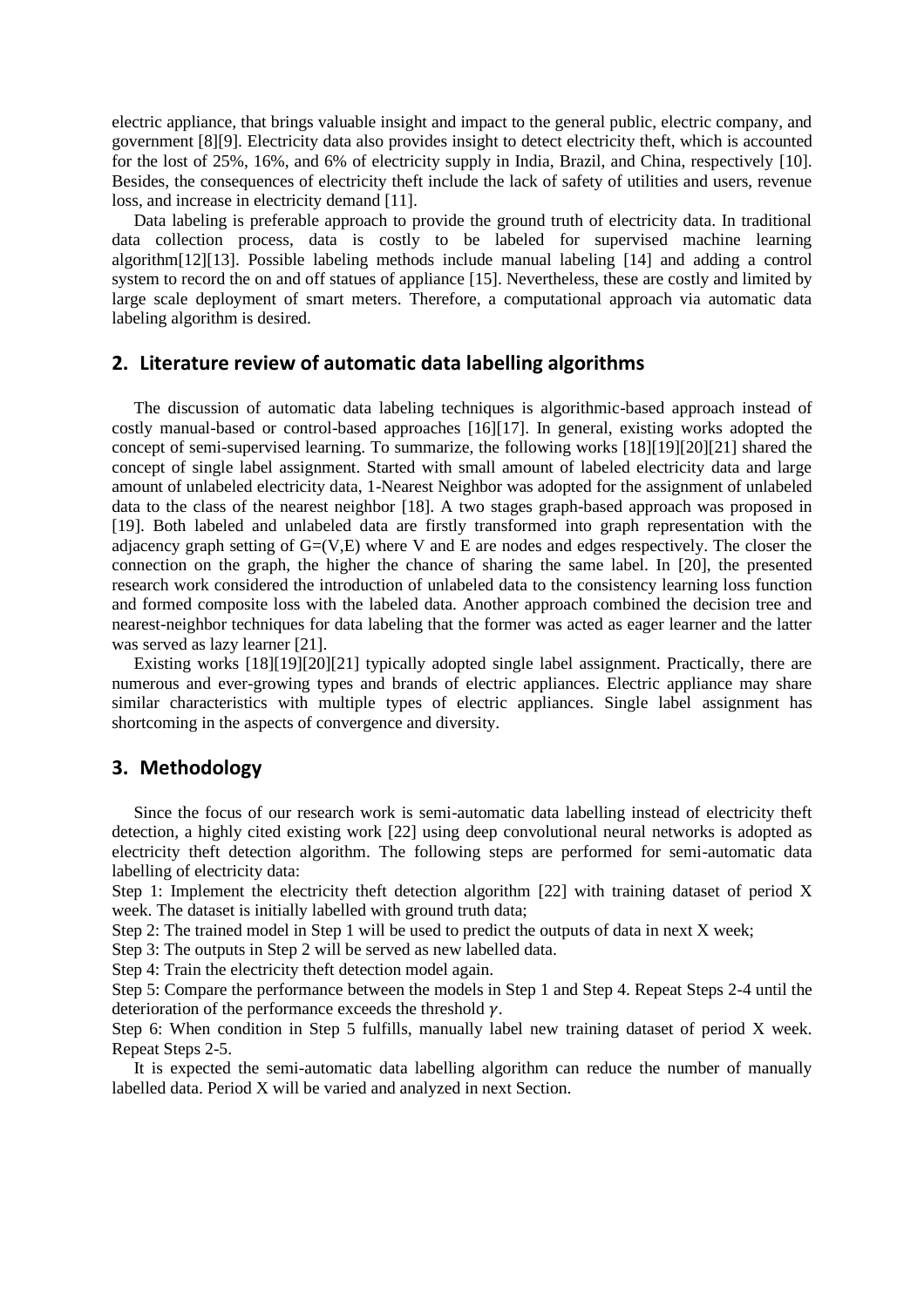## **4. Results**

As preliminary study, the period X is varied from 1 to 4 (week). Accordingly, the performance of the first ten retrained models (RMs) are summarized in Table 1. Several observations have been summarized.

Observation 1: Increasing the length of period X can yield a better performance of the model because of the chacracteristic of machine learning. More data is available to provide better understanding of the nature of the problem.

Observation 2: The accuracy of the retrained model is deteriorating with the increase in the number of retraining processes.

| <b>Period X</b> | Retrained model (accuracy in percentage) |      |                 |      |      |            |      |                 |      |             |
|-----------------|------------------------------------------|------|-----------------|------|------|------------|------|-----------------|------|-------------|
| (in week)       | RM1                                      | RM2  | RM <sub>3</sub> | RM4  | RM5  | <b>RM6</b> | RM7  | RM <sub>8</sub> | RM9  | <b>RM10</b> |
|                 | 80.5                                     | 79.8 | 78.3            | 77.5 | 76.2 | 75.1       | 73.7 | 72.2            | 71.1 | 70.6        |
| $\overline{2}$  | 81.8                                     | 81.2 | 80.3            | 79.5 | 78.7 | 77.8       | 77.1 | 76.3            | 75.4 | 74.5        |
| 3               | 82.3                                     | 81.6 | 81.0            | 80.1 | 79.3 | 78.9       | 78.5 | 77.9            | 77.2 | 76.4        |
| 4               | 83.2                                     | 82.4 | 81.7            | 81.2 | 80.4 | 79.6       | 79.3 | 78.5            | 77.9 | 77.2        |

**Table 1**

# **5. Conclusion**

The preliminary study of the semi-automatic data labelling algorithm provides a tradeoff between the reduction of manual labelling and performance of the detection model. Future research directions include (i) synthesizing extra training data with generative adversarial network [\[23\]](#page-3-15) which can increase the accuracy of the model in the initial model training phase.; (ii) adopting incremental learning algorithm to keep updating the model without retraining; and (iii) enhancing the performance of detection model with boosting algorithms.

## **Funding**

The work described in this paper was fully supported by the Hong Kong Metropolitan University, research grant number R6394 [ROU/E10/20].

## **6. References**

- [1] D.Yumashev, C. Hope, K. Schaefer, K. Riemann-Campe, F. Iglesias-Suarez, E. Jafarov, E. J. Burke, P. J. Young, Y. Elshorbany, G. Whiteman, "Climate policy implications of nonlinear decline of Arctic land permafrost and other cryosphere elements", Nature communications 10.1 (2019) 1900.
- [2] A. K. Liljedahl, J. Boike, R. P. Daanen, A. N. Fedorov, G. V. Frost, G. Grosse, L. D. Hinzman, Y. Iijma, J. C. Jorgenson, N. Matveyeva, M. Necsoiu, M. K. Raynolds, V. E. Romanovsky, J. Schulla, K. D. Tape, D. A. Walker, C. J. Wilson, H. Yabuki, D. Zona, "Pan-Arctic ice-wedge degradation in warming permafrost and its influence on tundra hydrology", Nature Geoscience 9.4 (2016) 312.
- [3] Gupta, S., & Gupta, B. B. (2015, May). PHP-sensor: a prototype method to discover workflow violation and XSS vulnerabilities in PHP web applications. In Proceedings of the 12th ACM International Conference on Computing Frontiers (pp. 1-8).